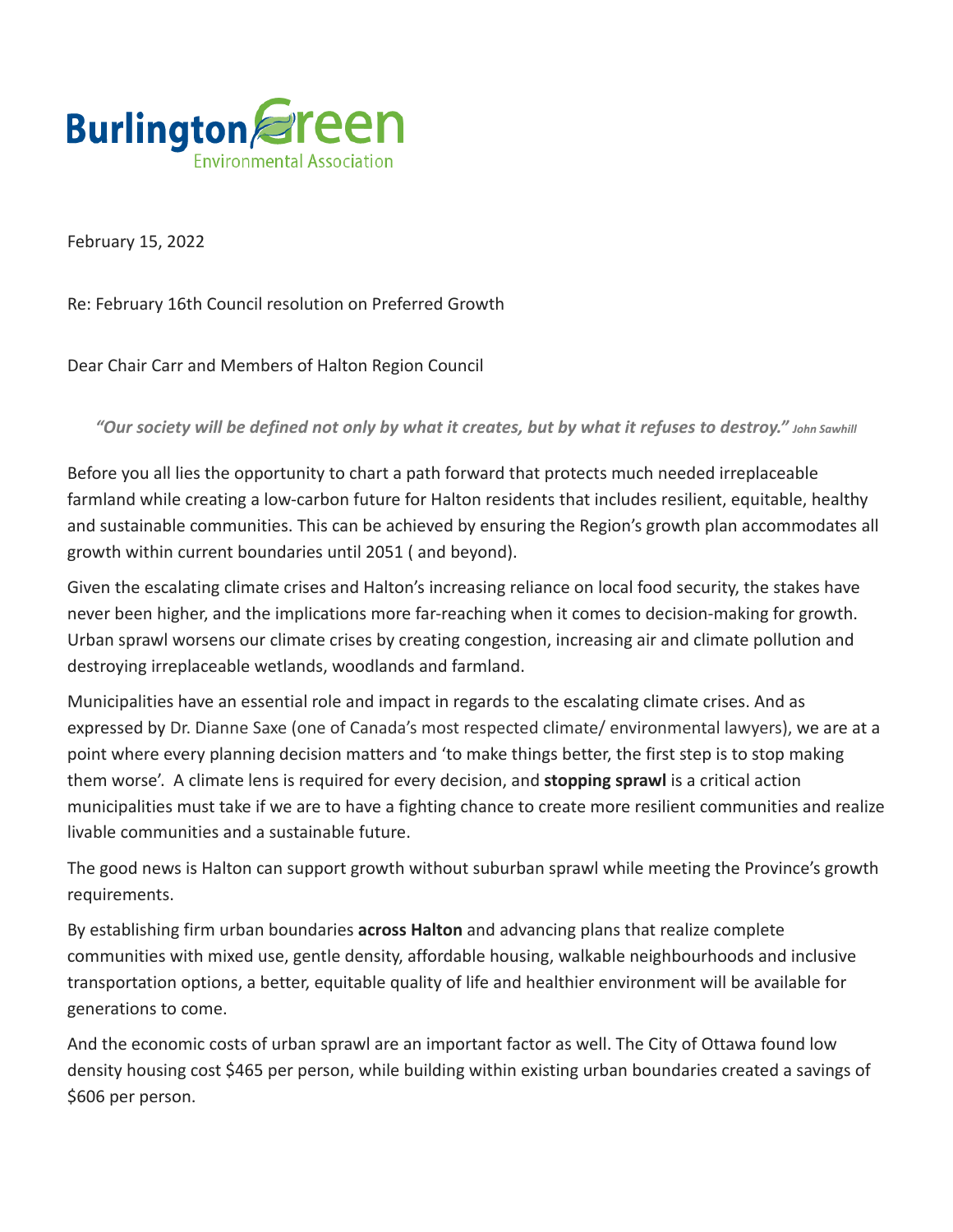

(Source: Land Use - Ontario's Oil Sands, Dianne Saxe. Saxefacts.com, 2019)

Canadian urban planner, Jennifer Keesmaat, recently stated:

"Don't be fooled when advocates of 'affordability' argue for highways and sprawl. A suburban household costs the city \$3,462 per year, while an urban household comes in at less than half that, \$1,416. Fiscally viable cities and regions are compact and dense."

Consistent with [public engagement findings](https://edmweb.halton.ca/OnBaseAgendaOnline/Documents/ViewDocument/Attachment%20_2%20to%20Draft%20PGC%20Memo%20-%20Summary%20of%20Public%20Engagement.pdf.pdf?meetingId=4266&documentType=Agenda&itemId=120978&publishId=70578&isSection=false), and Citizen [Advisory Committee responses,](https://edmweb.halton.ca/OnBaseAgendaOnline/Documents/ViewDocument/Attachment%20_3%20to%20Draft%20PGC%20Memo%20-%20Response%20to%20Advisory%20Committee%20Comments%20Ta.pdf?meetingId=4266&documentType=Agenda&itemId=120978&publishId=70579&isSection=false) it was reassuring to read in a January 2022 report that Burlington Planning staff recognize that accommodating growth within the urban boundaries "best align with the high-level objectives of the City of Burlington as identified through the City's new Official Plan, Strategic Plan and Climate Action Plan" and further that planning must "integrate climate change considerations into planning and managing growth…"

The 'measured urban boundary expansion' of Halton's proposed Preferred Growth Concept is not a viable option given the escalating climate and biodiversity crises.

A vote from each of you that **rejects** the PGC ( Preferred Growth Concept) with urban sprawl and the loss of 5000+ acres of farmland and greenspace, will speak volumes in demonstrating to your constituents that you are committed to the climate emergency you all declared, and to supporting a quality of life for generations yet to come.